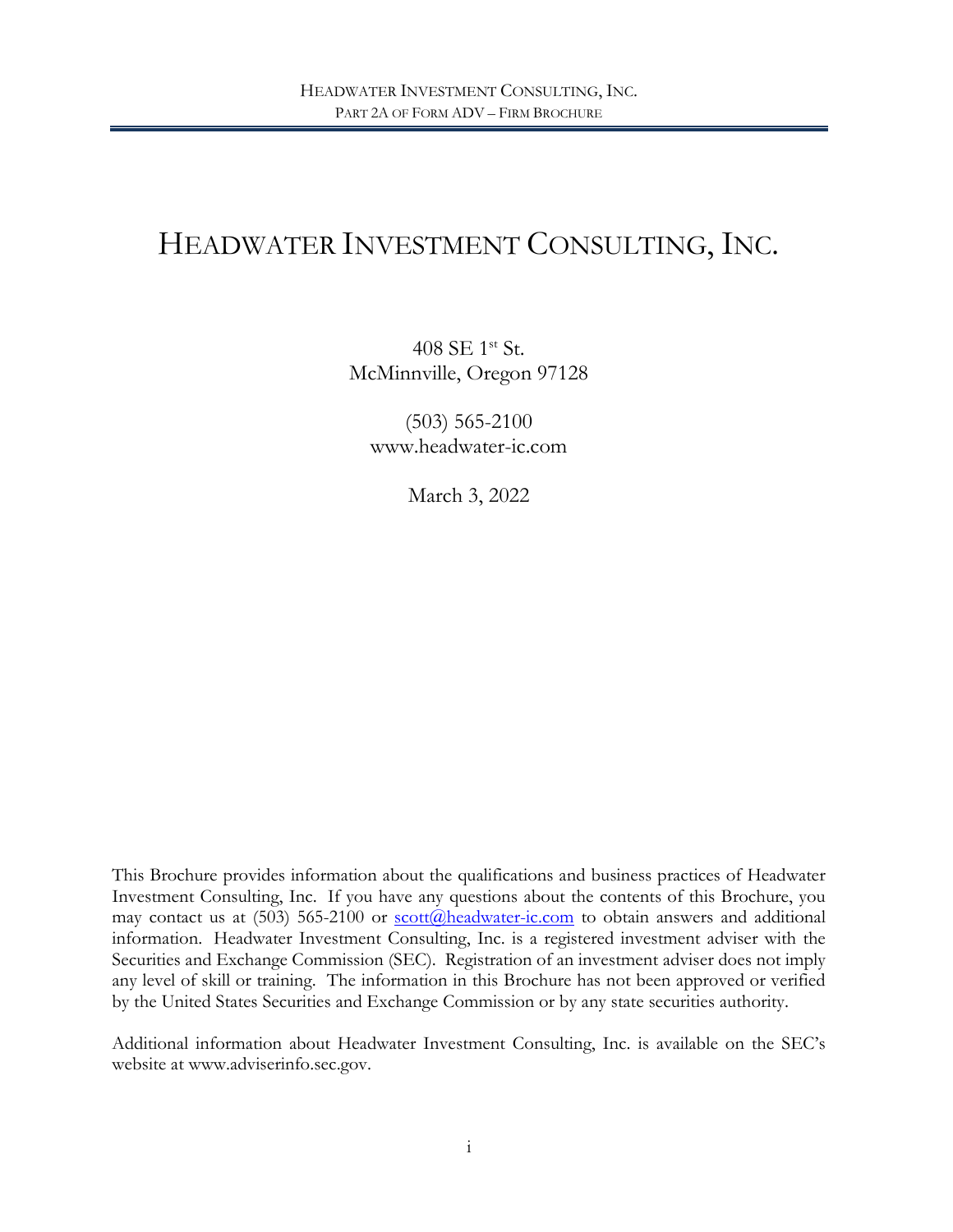# <span id="page-1-0"></span>**Item 2 – Material Changes**

This Item discusses only specific material changes that have been made to our Brochure since the date of our last annual update, on February 17, 2021. Since that date, Kevin Chambers and Thomas Sherwood acquired additional equity/ownership in the firm.

We will ensure that all current clients receive a Summary of Material Changes to this and subsequent Brochures within 120 days of the close of our business' fiscal year. A Summary of Material Changes is also included with our Brochure on the SEC's website at [www.adviserinfo.sec.gov.](http://www.adviserinfo.sec.gov/) The searchable IARD/CRD number for Headwater Investment Consulting, Inc. is 133009. We may further provide other ongoing disclosure information about material changes as necessary and will further provide you with a new Brochure as necessary based on changes or new information, at any time, without charge.

Currently, our Brochure and any Brochure Supplements may be requested by contacting Scott Chambers, Chief Compliance Officer of Headwater Investment Consulting, Inc. at (503) 565-2100 or scott@headwater-ic.com. Our Brochure is provided free of charge.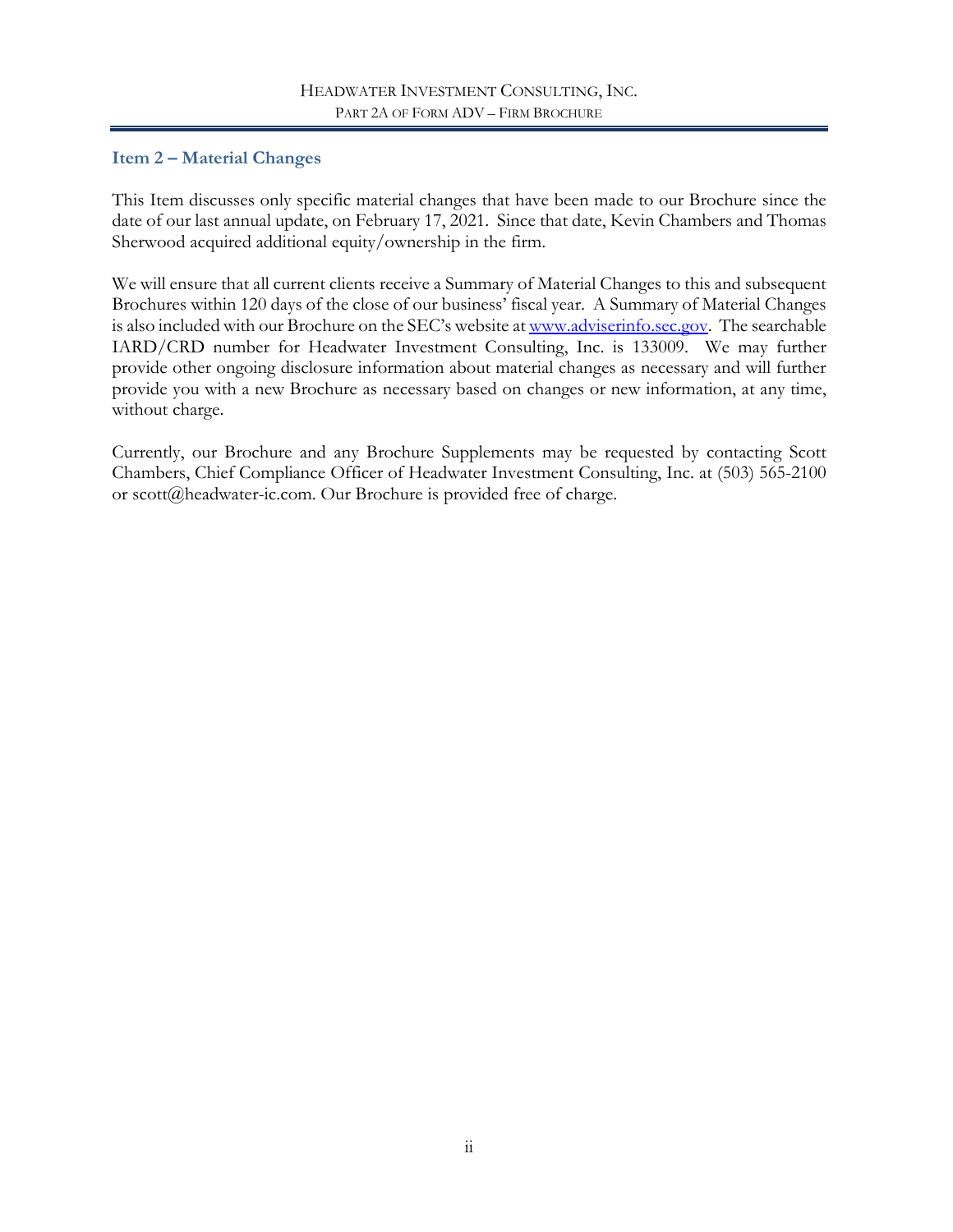# <span id="page-2-0"></span>**Item 3-Table of Contents**

| Item 11 - Code of Ethics, Participation or Interest in Client Transactions & Personal Trading16 |
|-------------------------------------------------------------------------------------------------|
|                                                                                                 |
|                                                                                                 |
|                                                                                                 |
|                                                                                                 |
|                                                                                                 |
|                                                                                                 |
|                                                                                                 |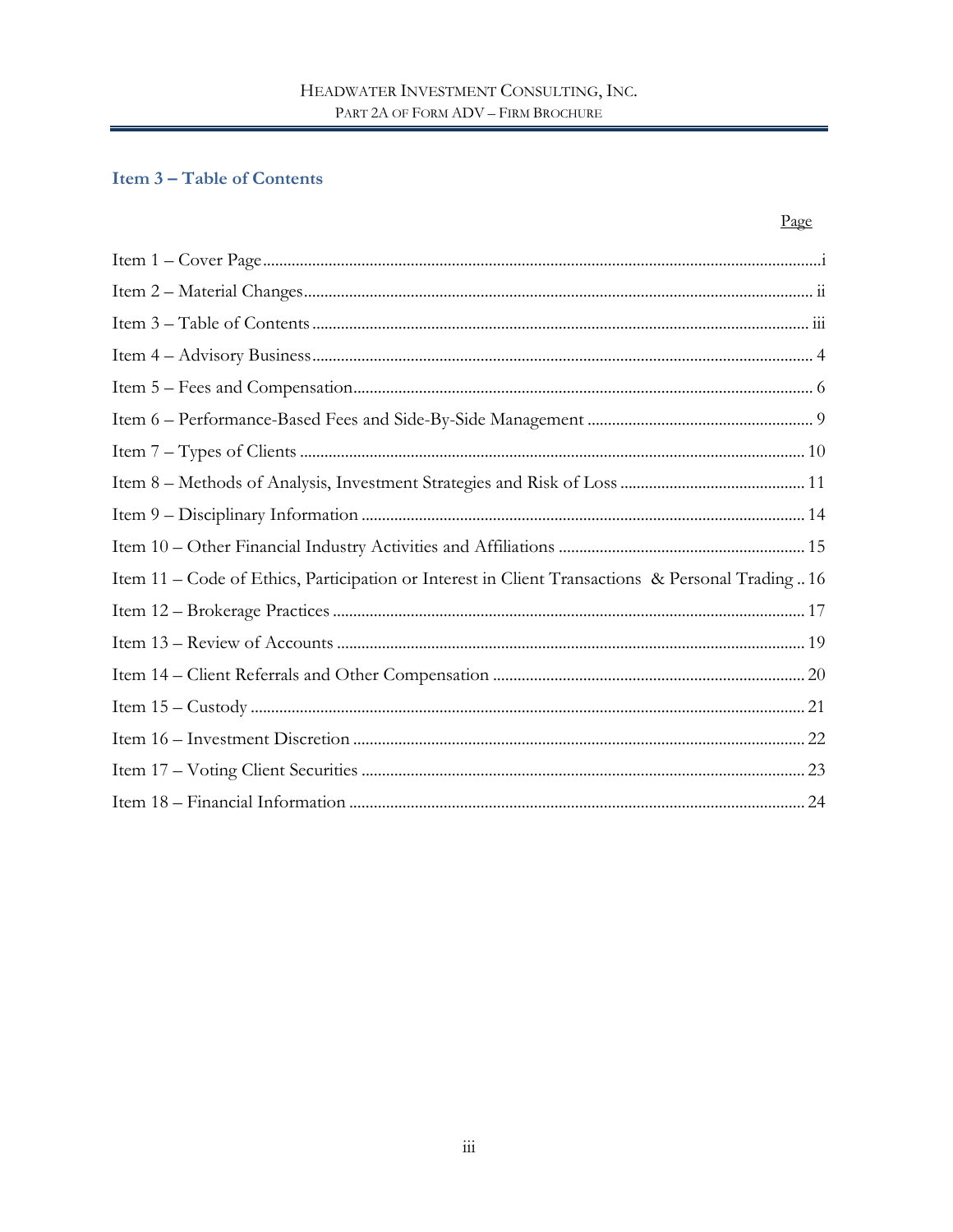#### <span id="page-3-0"></span>**Item 4 – Advisory Business**

- **A** Headwater Investment Consulting, Inc. ("Headwater" "we" or "us") is an independent SEC registered investment advisory firm located in McMinnville, Oregon. We provide fee-only investment management services. The firm has been in business since 2004. The principal owners are Scott Chambers, Thomas Sherwood, and Kevin Chambers. Our investment advisory services are driven by and coordinated with each Client's individual financial goals. Our approach uses broadly diversified portfolios and a systematic strategy to manage investments. We follow strict fiduciary standards, putting our Clients' interests before our own and seeking to avoid conflicts of interest with our Clients. We are compensated only by our Clients.
- **B, C** We help Clients coordinate and prioritize their financial lives with all aspects of their life goals. Integrating investments across all individual retirement accounts, taxable accounts, and employee retirement accounts is crucial to the process. Client input and involvement are critical to the implementation of investment decisions. After Client assets are invested, we continuously monitor their investments and provide advice related to ongoing financial and investment needs. We are objective advisors, and we always put our Clients' interests first.

Headwater generally has discretionary authority over Client funds. Discretionary authority means we have the authority to determine, without obtaining specific Client consent, the securities bought or sold and the amount of securities bought or sold. The only restrictions on the above discretionary authority are those set by the Client on a case-by-case basis. Discretionary authority allows us to act on behalf of the Client in most matters necessary or incidental to the handling of the account, including monitoring certain assets, without the Client's prior approval.

Advice and services are tailored to the stated objectives of the Client(s). We discuss with the Client in detail critically important information such as the Client's risk tolerance, time horizon, and projected future needs to formulate an investment policy. This policy guides us in objectively and suitably managing the Client's account. We meet with Clients as needed to review portfolio performance, discuss current issues, and re-assess goals and plans.

Our approach uses broadly diversified portfolios and a systematic strategy to manage investments. Our investment recommendations generally include mutual funds and exchange traded funds. We also recommend certificates of deposit, municipal securities, U.S. government and agency securities, and money market funds. If Clients hold other types of investments, we will advise them on those investments as well. Clients may impose restrictions on investing in certain securities or types of securities. We consider such restrictions when preparing the Investment Policy Statement.

See Item 8 for a description of our investment strategy.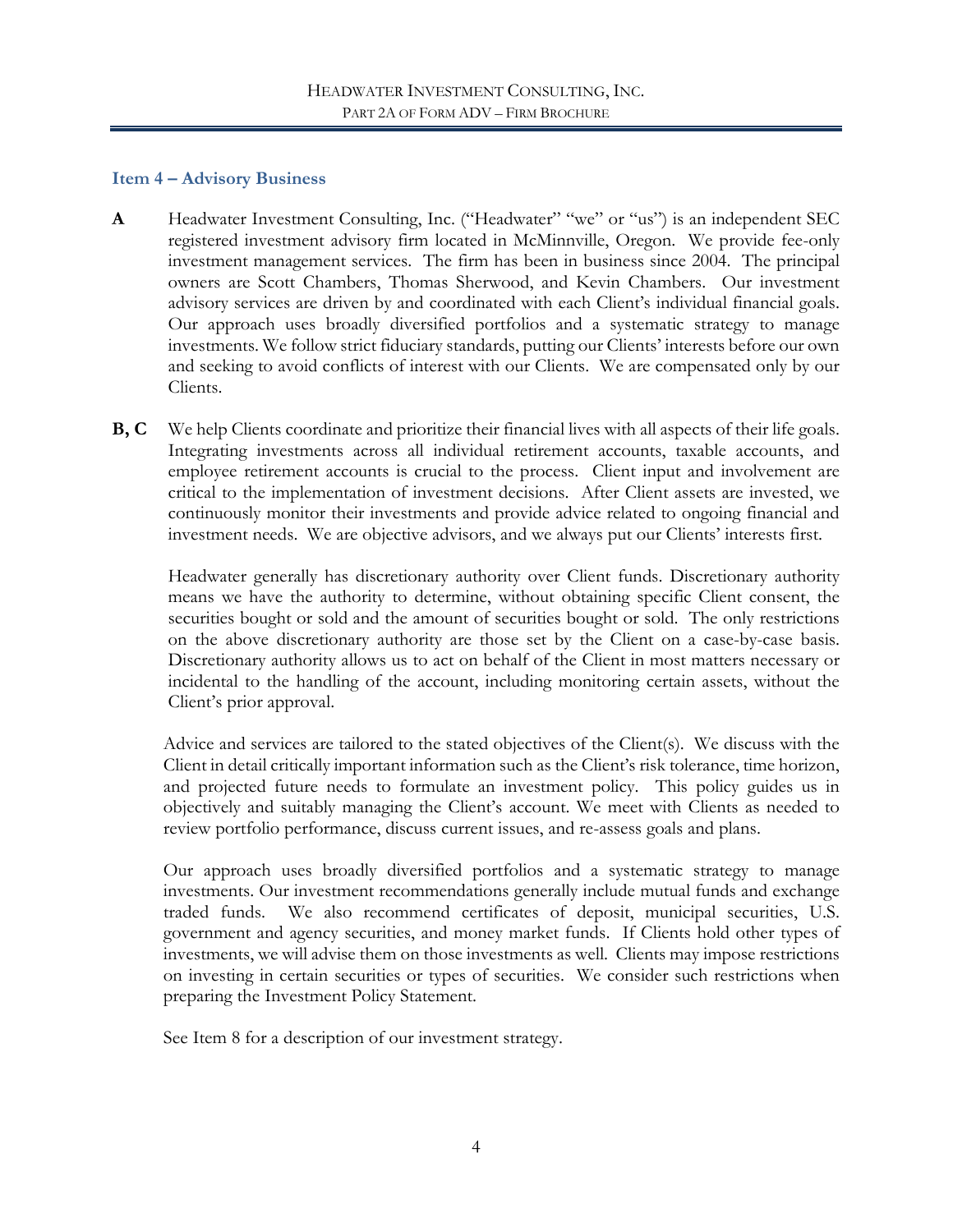- **D** We do not participate in or sponsor any wrap fee programs
- **E** We manage \$330,831,000 of Client assets on a discretionary basis and \$22,348,000 of Client assets on a non-discretionary basis. This amount was calculated as of December 31, 2021.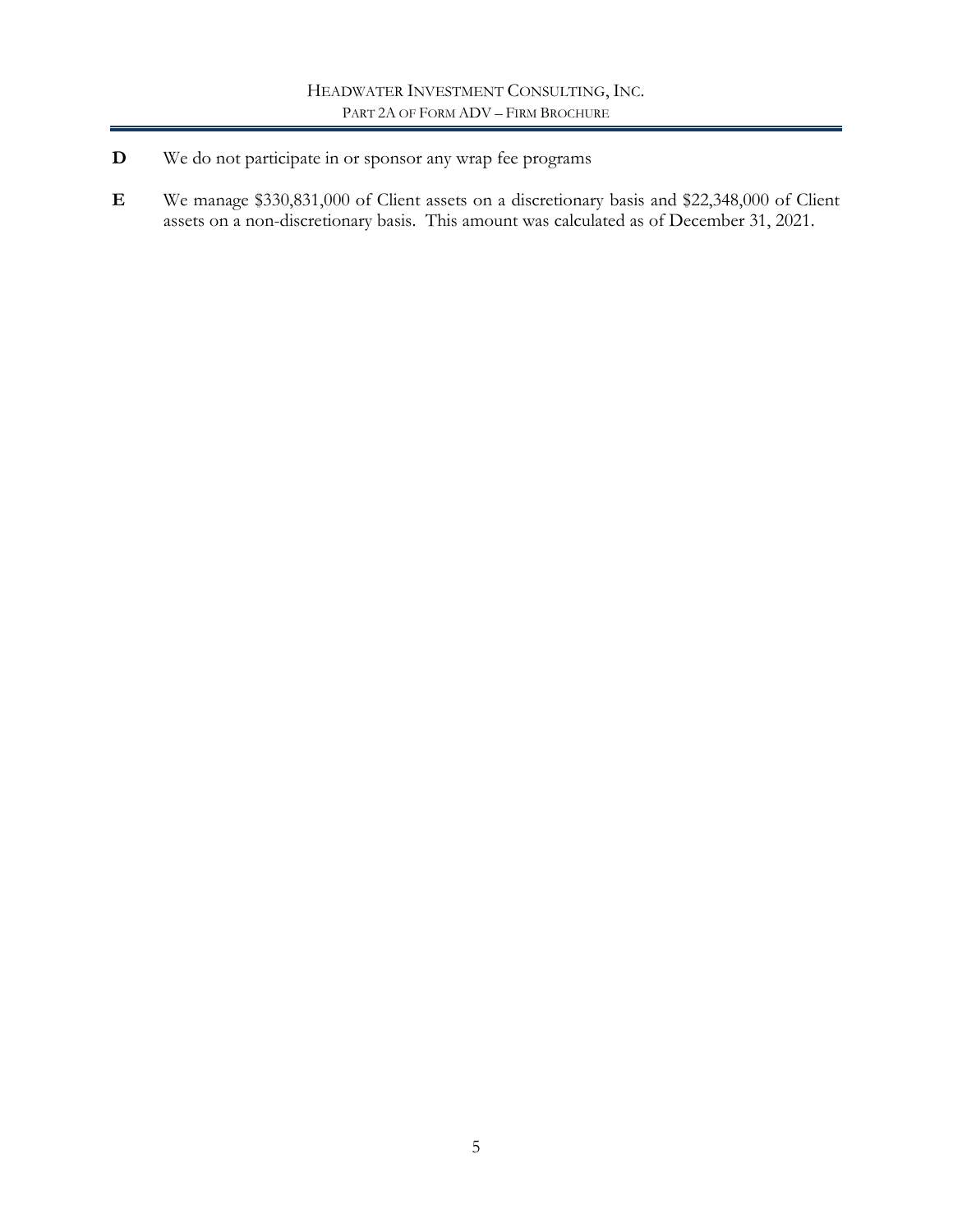#### <span id="page-5-0"></span>**Item 5 – Fees and Compensation**

**A** Headwater provides investment advisory services to its Clients. Services may include the analysis of the Client's current portfolio, development of a financial plan and investment policy statement, implementation of a recommended portfolio, and ongoing monitoring of the financial plan/investment portfolio.

Headwater's Standard Fee is 0.75% annually on all assets under management although this fee is negotiable.

**B** We bill the Client quarterly in arrears. Fees are paid directly to us from the account by the custodian upon our submission of an invoice to custodian. Payment of fees may result in the liquidation of Client's securities if there is insufficient cash in the account. The fee is based on the average market value of the Client's account during the billing period.

Market value means the value of all assets in the account (not adjusted by any margin debit). To determine value, securities and other instruments traded on a market for which actual transaction prices are publicly reported shall be valued at the last reported sale price on the principal market in which they are traded (or, if there shall be no sales on such date, then at the mean between the closing bid and asked prices on such date). Other readily marketable securities and other instruments shall be priced using a pricing service or through quotations from one or more dealers. All other assets shall be valued at fair value by the Advisor whose determination shall be conclusive.

Fees for a partial quarter at the commencement or termination of an agreement will be prorated based on the number of days the account was open during the quarter. We may modify the terms of the fee agreement by giving Clients 30-days advance written notice.

- **C** Clients pay brokerage transaction costs and other charges directly to the custodian. See Item 12. Clients may be required to pay, in addition to Headwater's fee, a proportionate share of any exchange traded fund's (ETF) or mutual fund's fees and charges. For example, mutual fund operating expenses are paid out of the fund and are an additional expense incurred by the Client.
- **D** Clients pay all advisory fees quarterly, in arrears. As such, there are never any pre-paid fees which would be subject to refund.

New accounts are pro-rated from the time we begin charging a fee to the Client. Fees for partial quarters at the commencement or termination of this Agreement will be billed on a prorated basis contingent on the number of days the account was open during the quarter. Additionally, all service agreements may be terminated at any time. Any compensation paid for services beyond the time the agreement was terminated in writing will be refunded to the Client.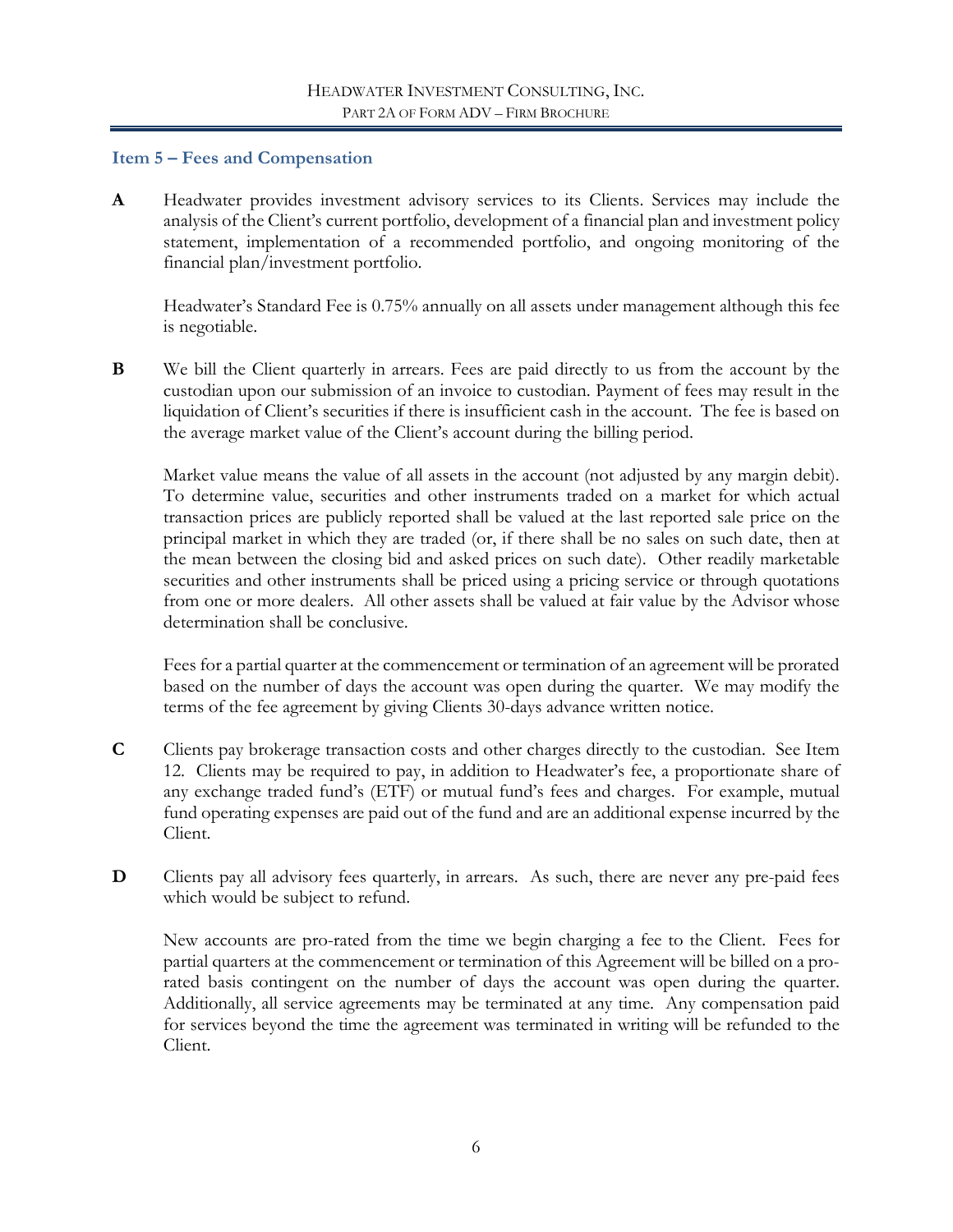**E** Headwater is a fee-only investment advisory firm paid on a percentage of Client assets managed. No supervised person associated with Headwater receives or accepts any compensation for the sale of securities or investment products.

### Rollover Recommendations

As part of our investment advisory services to you, we may recommend that you roll assets from your employer's retirement plan, such as a 401(k), 457, or ERISA 403(b) account (collectively, a "Plan Account"), to an individual retirement account, such as a SIMPLE IRA, SEP IRA, Traditional IRA, or Roth IRA (collectively, an "IRA Account") that we will manage on your behalf. We may also recommend rollovers from IRA Accounts to Plan Accounts, from Plan Accounts to Plan Accounts, and from IRA Accounts to IRA Accounts. When we provide any of the foregoing rollover recommendations we are acting as fiduciaries within the meaning of Title I of the ERISA and/or the Internal Revenue Code ("IRC"), as applicable, which are laws governing retirement accounts.

If you elect to roll the assets to an IRA that is subject to our management, we will charge you an asset-based fee as set forth in the advisory agreement you executed with our firm. This creates a conflict of interest because it creates a financial incentive for our firm to recommend the rollover to you (*i.e.,* receipt of additional fee-based compensation). You are under no obligation, contractually or otherwise, to complete the rollover. Moreover, if you do complete the rollover, you are under no obligation to have the assets in an IRA managed by our firm. Due to the foregoing conflict of interest, when we make rollover recommendations, we operate under a special rule that requires us to act in your best interests and not put our interests ahead of yours.

Under this special rule's provisions, we must:

- $\triangleright$  meet a professional standard of care when making investment recommendations (give prudent advice);
- $\triangleright$  never put our financial interests ahead of yours when making recommendations (give loyal advice);
- avoid misleading statements about conflicts of interest, fees, and investments;
- $\triangleright$  follow policies and procedures designed to ensure that we give advice that is in your best interests;
- $\triangleright$  charge no more than a reasonable fee for our services; and
- $\triangleright$  give you basic information about conflicts of interest.

Many employers permit former employees to keep their retirement assets in their company plan. Also, current employees can sometimes move assets out of their company plan before they retire or change jobs. In determining whether to complete the rollover to an IRA, and to the extent the following options are available, you should consider the costs and benefits of a rollover.

Note that an employee will typically have four options in this situation: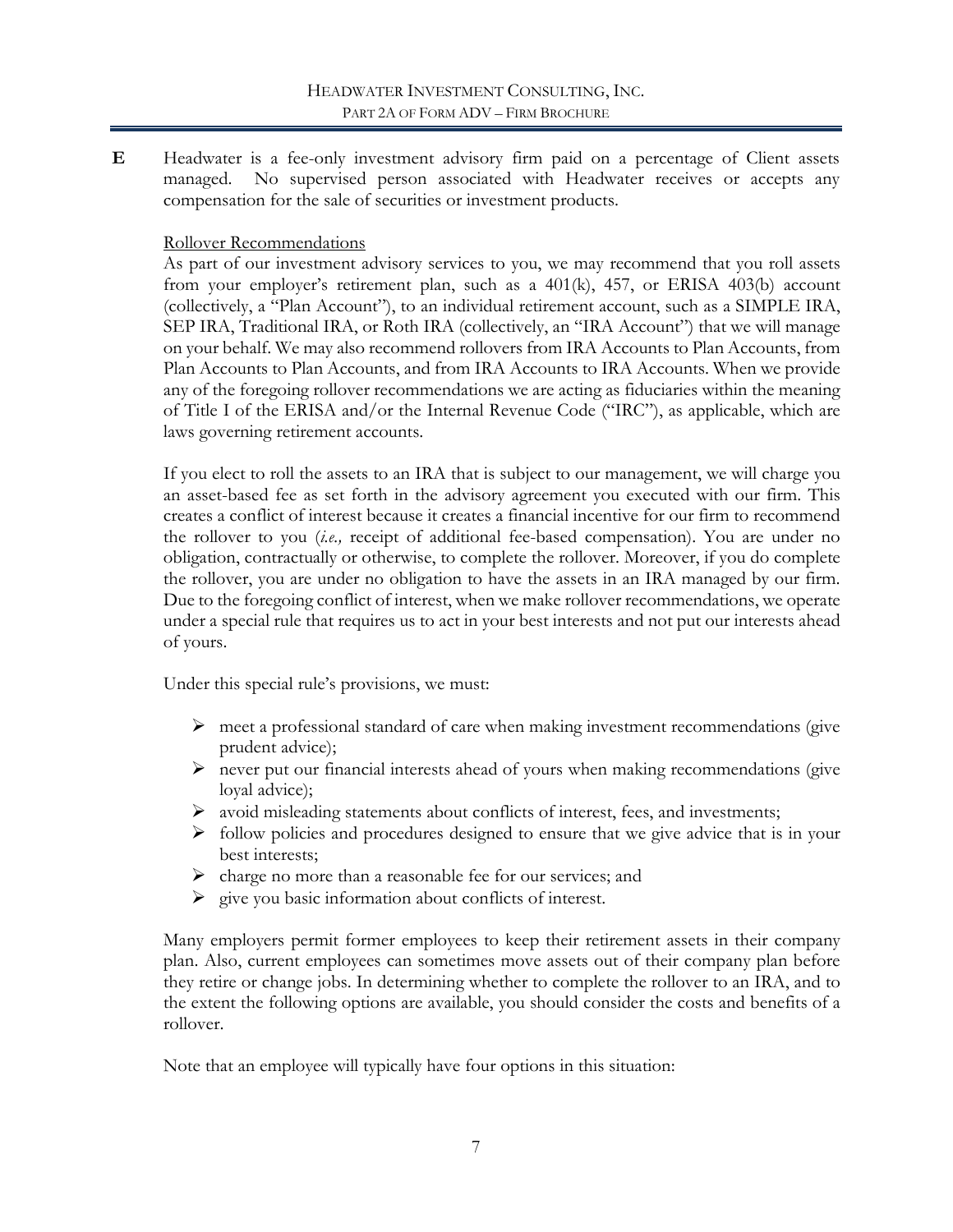- 1. leaving the funds in your employer's (former employer's) plan;
- 2. moving the funds to a new employer's retirement plan;
- 3. cashing out and taking a taxable distribution from the plan; or
- 4. rolling the funds into an IRA rollover account.

Each of these options has positives and negatives. Because of that, along with the importance of understanding the differences between these types of accounts, we will provide you with a written explanation of the advantages and disadvantages of both account types and the basis for our belief that the rollover transaction we recommend is in your best interests.

As an alternative to providing you with a rollover recommendation, we may instead take an entirely educational approach in accordance with the U.S. Department of Labor's Interpretive Bulletin 96-1. Under this approach, our role will be limited only to providing you with general educational materials regarding the pros and cons of rollover transactions. We will make no recommendation to you regarding the prospective rollover of your assets and you are advised to speak with your trusted tax and legal advisors with respect to rollover decisions. As part of this educational approach, we may provide you with materials discussing some or all of the following topics: the general pros and cons of rollover transactions; the benefits of retirement plan participation; the impact of pre-retirement withdrawals on retirement income; the investment options available inside your Plan Account; and high level discussion of general investment concepts (*e.g.,* risk versus return, the benefits of diversification and asset allocation, historical returns of certain asset classes, etc.). We may also provide you with questionnaires and/or interactive investment materials that may provide a means for you to independently determine your future retirement income needs and to assess the impact of different asset allocations on your retirement income. You will make the final rollover decision.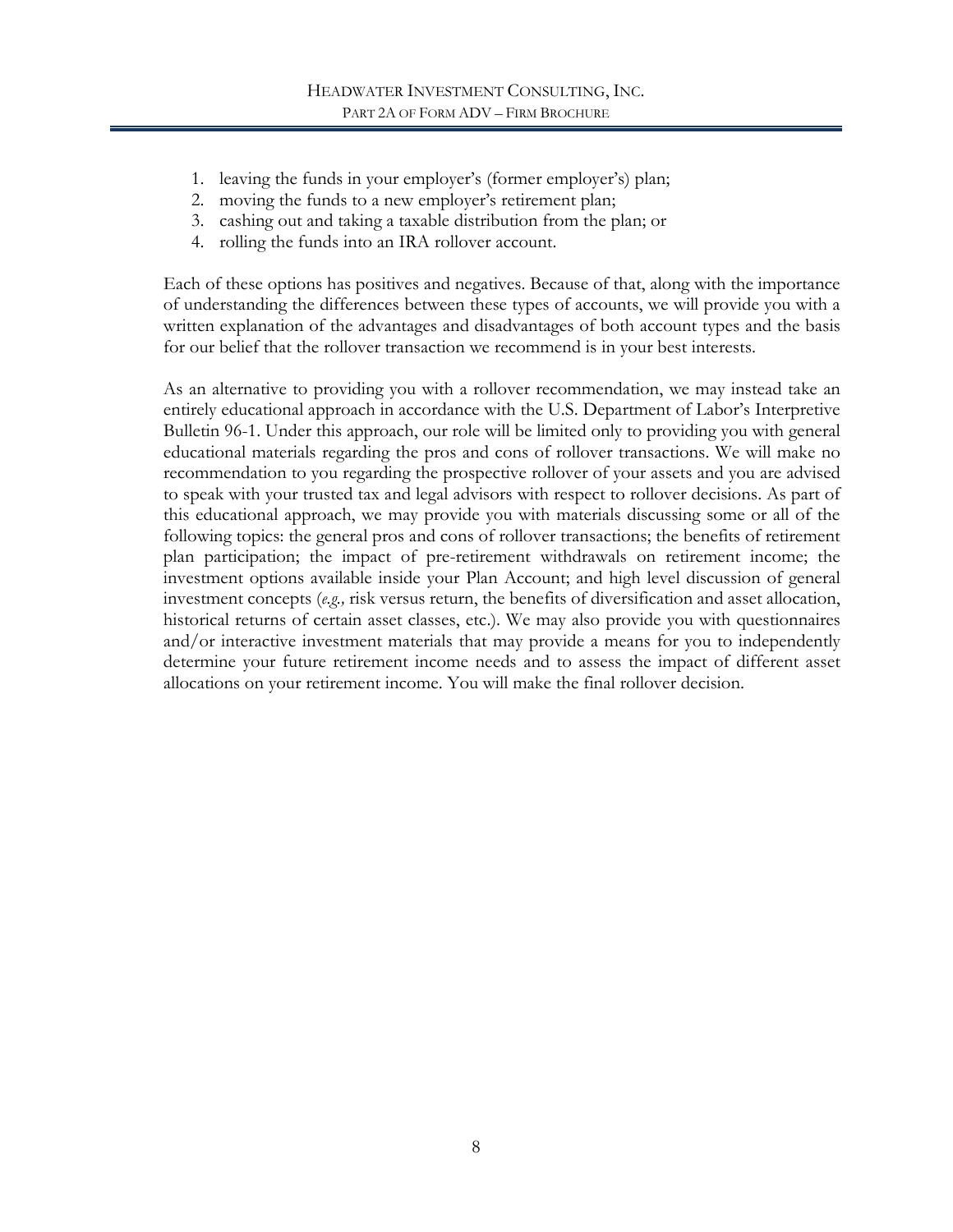# <span id="page-8-0"></span>**Item 6 – Performance-Based Fees and Side-By-Side Management**

Headwater does not charge any performance-based fees for its services. Accordingly, this Item is not applicable to our firm.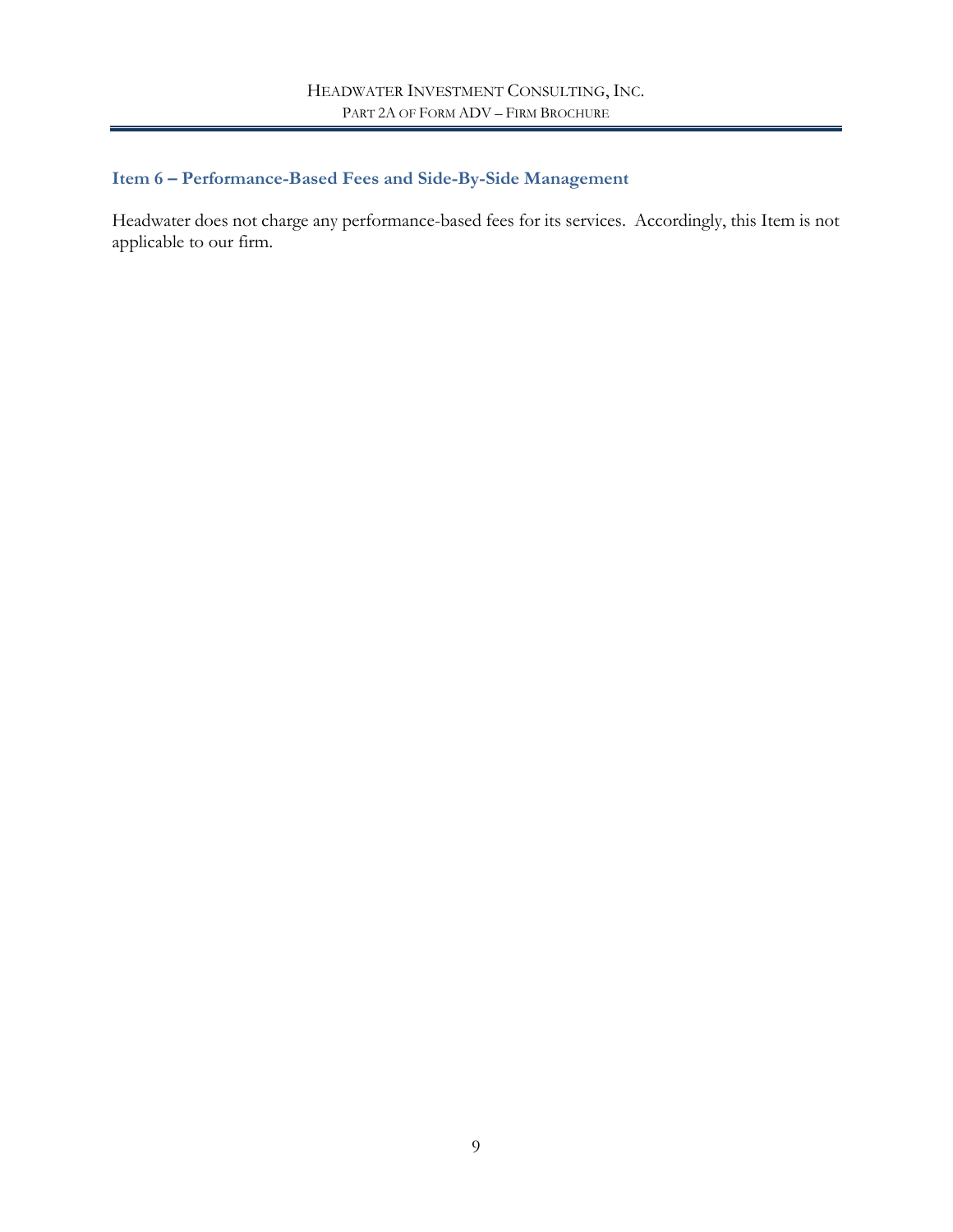# <span id="page-9-0"></span>**Item 7 – Types of Clients**

We provide investment advice to individuals, businesses, pension and profit sharing plans, trusts, estates, and charitable organizations. Because each Client is unique, they must be willing to be involved in the planning and ongoing processes. Such involvement does not have to be time consuming; however, we want our Clients to remain informed and have a sense of security about their investments.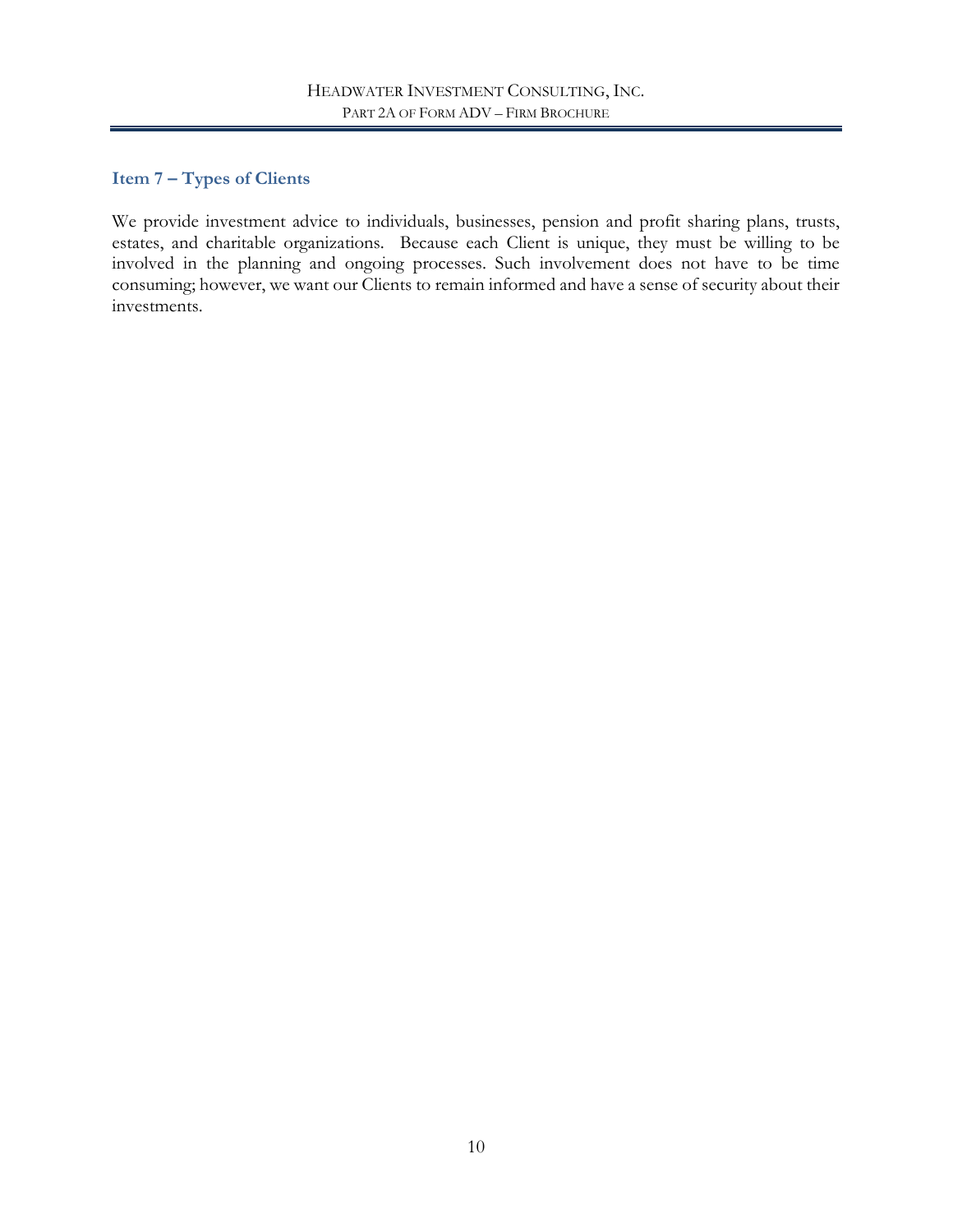## <span id="page-10-0"></span>**Item 8 – Methods of Analysis, Investment Strategies and Risk of Loss**

Headwater builds broadly diversified portfolios in the global fixed-income and equity markets, combined with periodic rebalancing. We complete a statement of investment policy with each Client, outlining the investment philosophy, management procedures, and long-term goals for the investor. Portfolio design is tailored to each Client's risk tolerance and preferences. For example, tax-managed funds and environmentally sustainable funds are available. Fixed income and cash parts of portfolios emphasize safety of principal. We believe in a long-term, balanced, and disciplined approach to investing. Numerous studies and statistics have shown that a stable investment approach with a longterm perspective yields better long-term results than a rapid trading, market timing approach.

#### **Methods of Analysis**

We may use one or more of the following methods of analysis when formulating investment advice:

- Top-Down Global Macro-Economic Analysis a big-picture analysis of the prevailing economic, demographic and social trends followed by a more focused analysis at the country level, then the industry level and ultimately the specific security level
- Mutual Fund/Exchange Traded Fund Analysis qualitative analysis looks at factors such as the background and experience of the fund manager and/or the fund company; quantitative analysis looks at factors such as manager/fund performance, style, consistency, risk-adjusted performance, management expenses, average daily trading volume, etc.

#### **Investment Strategy**

We take a common sense approach to investment management – globally diversified asset classes combined with tactical allocations derived from macro-economic data and market analysis. We believe that increasing and/or decreasing allocations to specific investments at optimal times to realize gains and/or avoid losses is crucial to overall investment performance. All investments under our management are continually monitored to maximize short and longterm opportunities. Portfolios are constructed based upon individual risk, return, income and liquidity requirements. We primarily use mutual funds and exchange traded funds to maximize diversification and minimize risk but will use individual securities and other investment vehicles when appropriate. In addition, we may use one or more of the following general strategies when managing your accounts:

- Long Term Purchases securities purchased with the expectation that the value of those securities will grow over a relatively long period of time, generally greater than one year
- Short Term Purchases securities purchased with the expectation that they will be sold within a relatively short period of time, generally less than one year, to take advantage of the securities' short term price fluctuations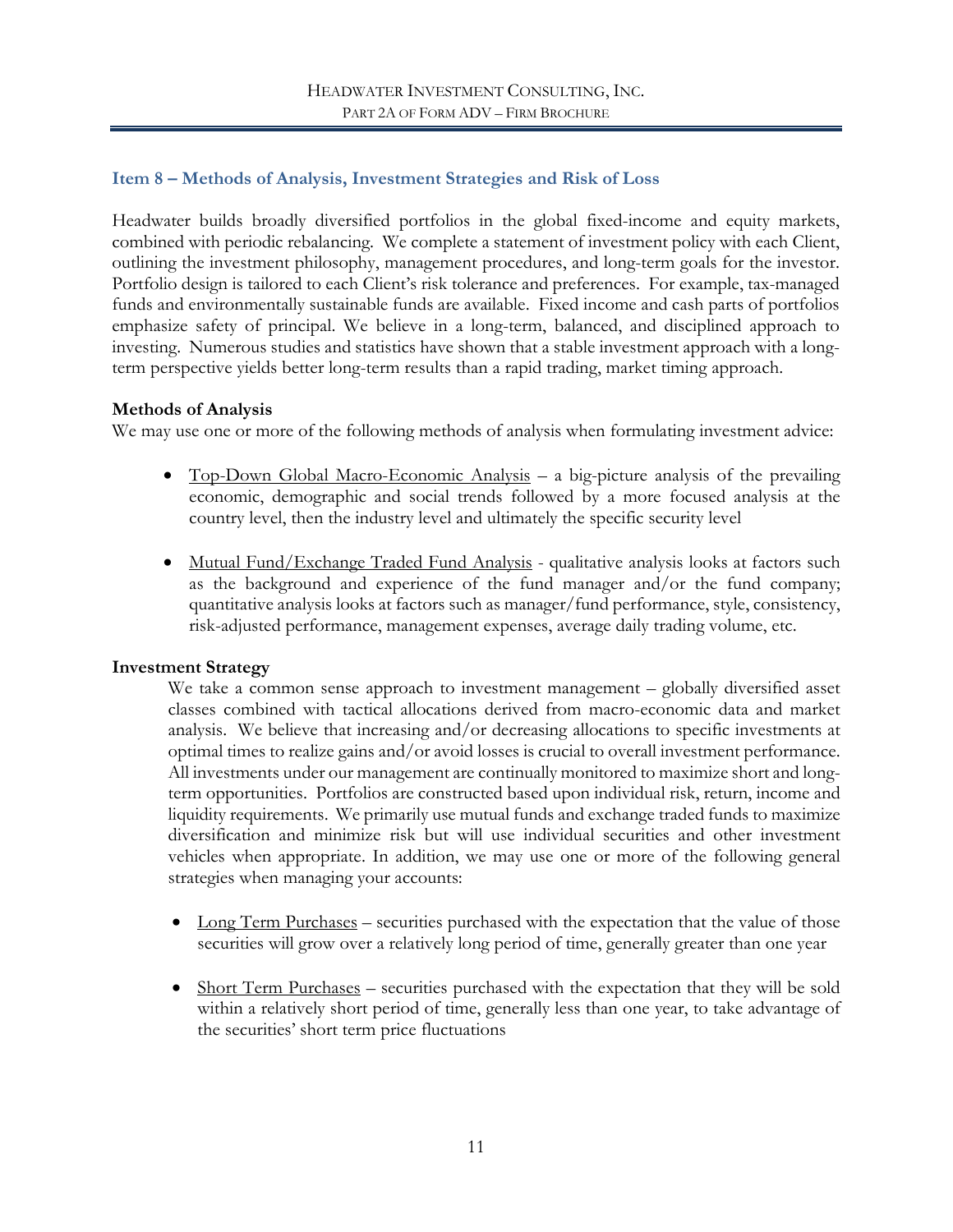We may use short-term trading (in general, selling securities within 30 days of purchasing the same securities) as an investment strategy when managing your account(s). Short-term trading is not a fundamental part of our overall investment strategy, but we may use this strategy occasionally when we determine that it is suitable given your stated investment objectives and tolerance for risk.

## **Tax Considerations**

Our strategies and investments may have unique and significant tax implications. Regardless of your account size or any other factors, we strongly recommend that you continuously consult with a tax professional. As a result of revised IRS regulations, custodians and broker-dealers will begin reporting the cost basis of equities acquired in client accounts on or after January 1, 2011. Our firm instructs the custodian to use the first-in, first-out (FIFO) accounting method for calculating and reporting the cost basis of your investments. You are responsible for contacting your tax advisor to determine if this accounting method is the right choice for you. If your tax advisor believes another accounting method is more advantageous, please provide written notice to our firm immediately and we will alert your account custodian of your individually selected accounting method. Please note that decisions about cost basis accounting methods will need to be made before trades settle, as the cost basis method cannot be changed after settlement.

## **Risk of Loss and Types of Securities**

**Investing in securities involves risk of loss that you should be prepared to bear. We do not represent or guarantee that our services or methods of analysis can or will predict future results, successfully identify market tops or bottoms, or insulate clients from losses due to market corrections or declines. We cannot offer any guarantees or promises that your financial goals and objectives will be met. Past performance is in no way an indication of future performance.** 

Except as may otherwise be provided by law, we are not liable to Clients for:

- any loss that a Client may suffer by reason of any investment decision made or other action taken or omitted in good faith by us with that degree of care, skill, prudence and diligence under the circumstances that a prudent person acting in a fiduciary capacity would use;
- any loss arising from our adherence to a Client's instructions; or
- any act or failure to act by a custodian of a Client's account.

It is the responsibility of each Client to give us complete information and to notify us of any changes in financial circumstances or goals.

Our recommendations may differ from client to client since each client has different needs and different tolerance for risk. We often recommend mutual funds, exchange traded funds (ETF), individual equity and debt securities; however, we may recommend any suitable security based on your needs and objectives. Each type of security has its own unique set of risks associated with it, and it would not be possible to disclose all of the specific risks of every type of investment in this brochure. We strive to keep Clients educated and informed of material risks associated with particular investments. Further, if Clients have any questions regarding the risks associated with a particular investment, they are encouraged to contact us.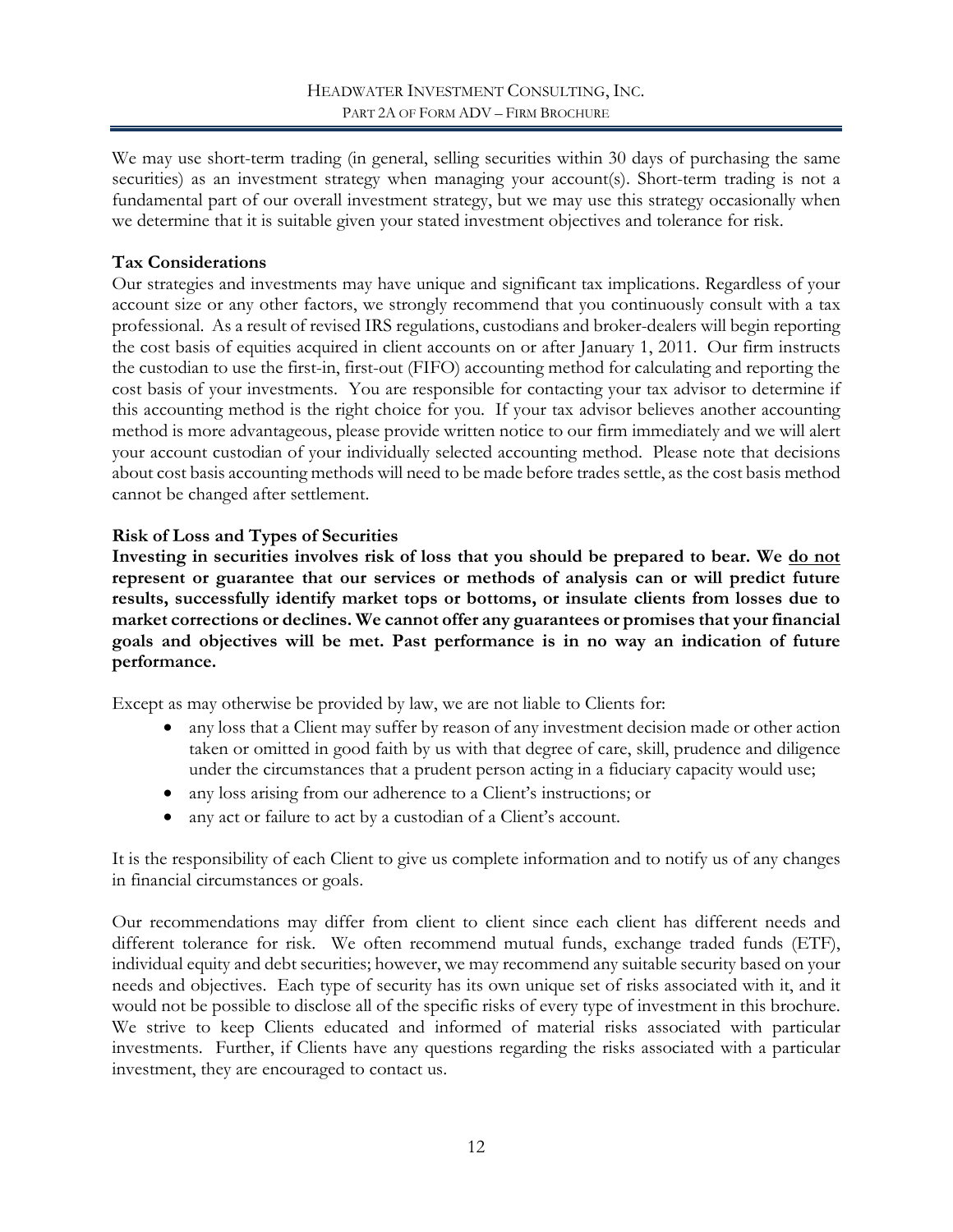Mutual funds are professionally managed collective investment companies that pool money from many investors and invest in stocks, bonds, short-term money market instruments, other mutual or exchange traded funds, other securities or any combination thereof. The fund will have a manager that trades the fund's investments in accordance with the fund's investment objective. While mutual funds generally provide diversification, risks can be significantly increased if the fund is concentrated in a particular sector of the market, primarily invests in small cap or speculative companies, uses leverage (i.e., borrows money) to a significant degree, or concentrates in a particular type of security (i.e., equities) rather than balancing the fund with different types of securities. Other fund risks include foreign securities and currency risk, emerging markets risk, small-cap, mid-cap and large-cap risk, trading risk, and turnover risk that can increase fund expenses and may decrease fund performance. Brokerage and transactions costs incurred by the fund will reduce returns.

An ETF is an investment fund traded on stock exchanges, much like stocks or equities. An ETF holds assets such as stocks, commodities, or bonds and trades at approximately the same price as the net asset value of its underlying assets over the course of the trading day. Most ETFs track an index, such as the S&P 500. However, some ETFs are fully transparent actively managed funds. Market risk is, perhaps, the most significant risk associated with ETFs. This risk is defined by the day to day fluctuations associated with any exchange traded security, where fluctuations occur in part based on the perception of investors.

Individual equity securities (also known simply as "equities" or "stock") are assessed for risk in numerous ways. Price fluctuations and market risk are the most significant risk concerns. As such, the value of your investment can increase or decrease over time. Furthermore, you should understand that stock prices can be affected by many factors including, but not limited to, the overall health of the economy, the health of the market sector or industry of the issuing company, and national and political events. When investing in stock, it is important to focus on the average returns achieved over a given period of time, across a well-diversified portfolio.

Individual debt securities (or "bonds") are typically safer investments than equity securities, but their risk can also vary widely based on: the financial health of the issuer; the risk that the issuer might default; when the bond is set to mature; and, whether or not the bond can be "called" prior to maturity. When a bond is called, it may not be possible to replace it with a bond of equal character paying the same rate of return.

The main sources of information we rely upon when researching and analyzing securities include traditional research materials such as financial newspapers and magazines, annual reports, prospectuses, filings with the SEC, as well as research materials prepared by others and company press releases. We also subscribes to various professional publications deemed to be consistent with and supportive of our investment philosophy.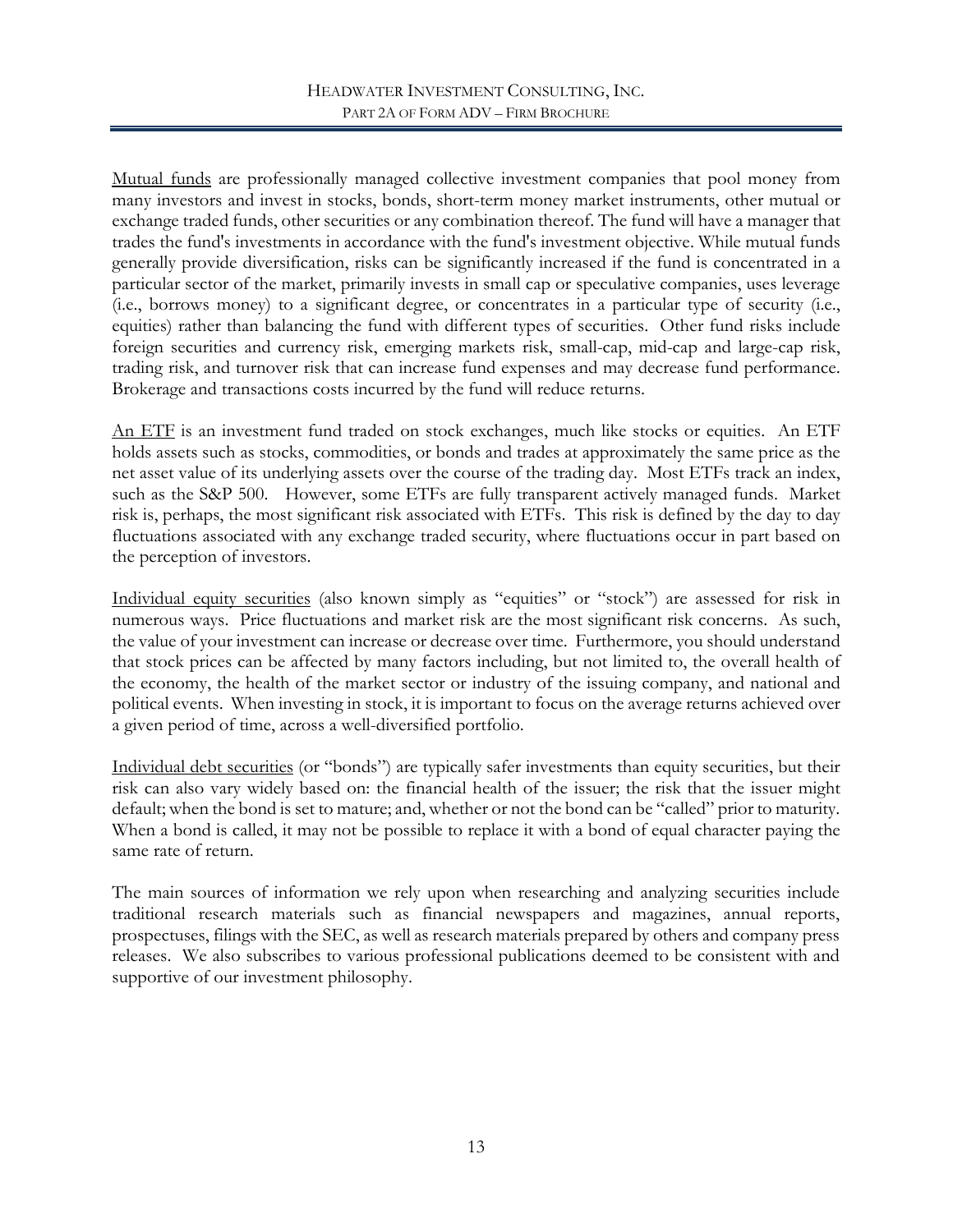# <span id="page-13-0"></span>**Item 9 – Disciplinary Information**

Headwater Investment Consulting, Inc. is required to disclose all material facts regarding any legal or disciplinary event that would be material to the evaluation of our firm or the integrity of our management. No principal or person associated with Headwater has any information to disclose which is applicable to this Item.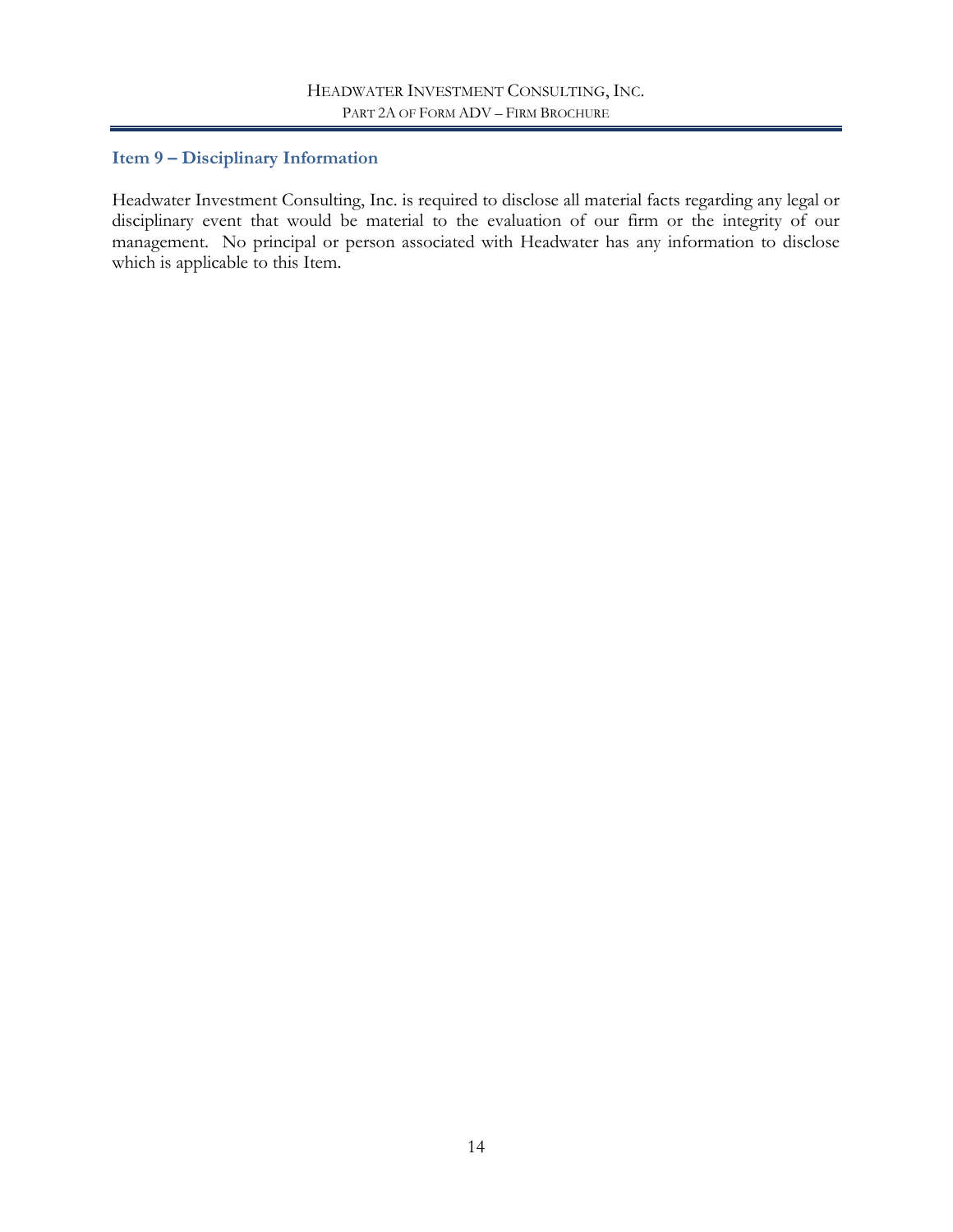# <span id="page-14-0"></span>**Item 10 – Other Financial Industry Activities and Affiliations**

We have no arrangements or other financial industry affiliations to disclose which would be considered material to our business or to our Clients or which would present any material conflicts of interest with Clients.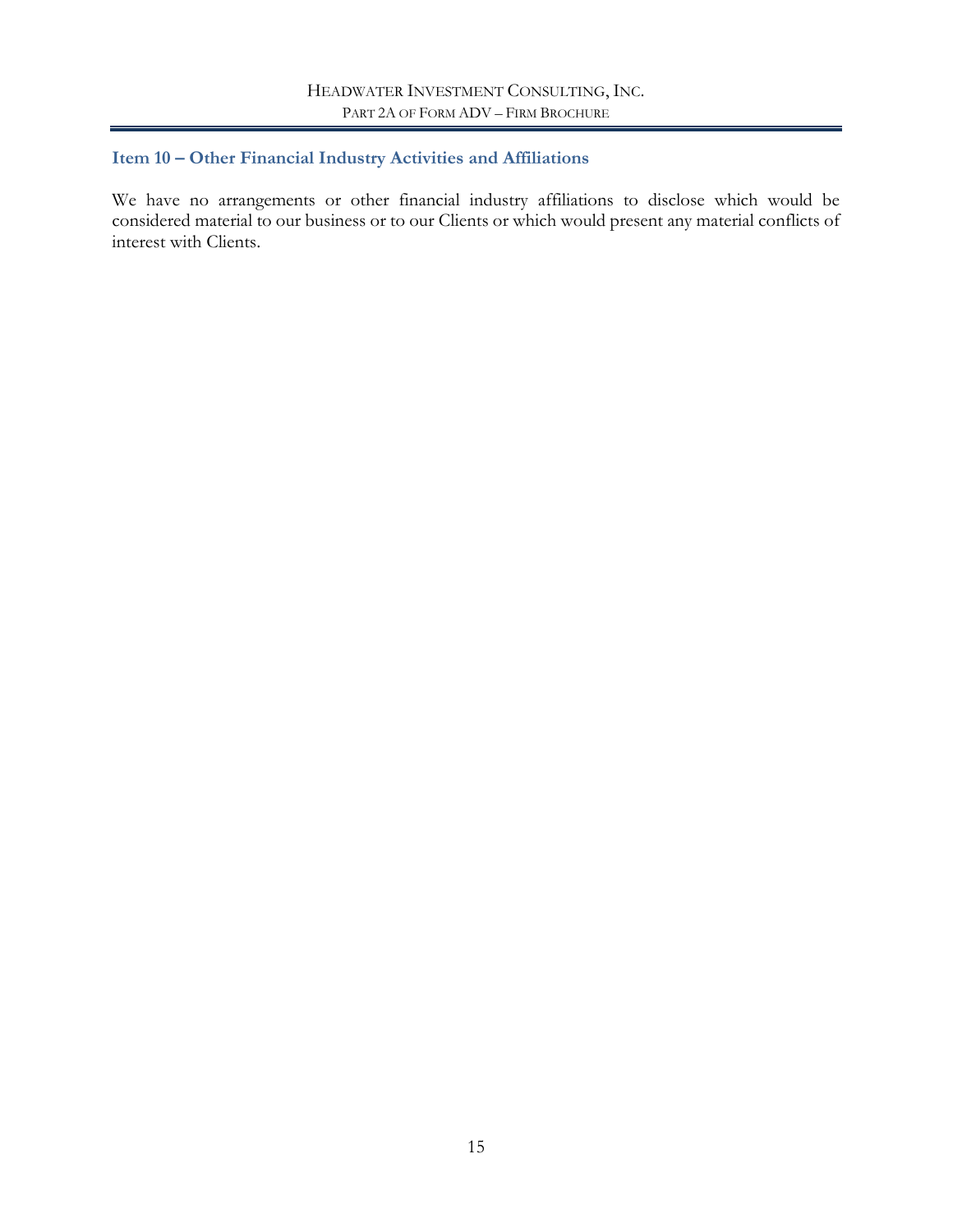## <span id="page-15-0"></span>**Item 11 – Code of Ethics, Participation or Interest in Client Transactions & Personal Trading**

**A** Headwater has a Code of Ethics which all employees are required to follow. The Code of Ethics outlines our high standard of business conduct and fiduciary duty to Clients. The Code of Ethics includes provisions relating to the confidentiality of Client information, a prohibition on insider trading, a prohibition of rumor mongering, restrictions on the acceptance of significant gifts, the reporting of certain gifts and business entertainment items, and personal securities trading procedures, among other things.

A copy of the Code of Ethics is available to any Client or prospective Client upon request by contacting Scott Chambers at (503) 565-2100 or scott@headwater-ic.com.

**B**-**D** We do not own or manage any companies or investments that we advise our Clients to buy.

Headwater or individuals associated with our firm may buy and sell some of the same securities for their own account that Headwater buys and sells for its Clients. When appropriate we will purchase or sell securities for Clients before purchasing the same for our account or allowing representatives to purchase or sell the same for their own account. In some cases Headwater or representatives may buy or sell securities for their own account for reasons not related to the strategies adopted for our Clients. Our employees are required to follow the Code of Ethics when making trades for their own accounts in securities which are recommended to and/or purchased for Clients. The Code of Ethics is designed to assure that the personal securities transactions will not interfere with decisions made in the best interest of advisory Clients while at the same time, allowing employees to invest their own accounts.

Headwater will disclose to advisory Clients any material conflict of interest relating to us, our representatives, or any of our employees which could reasonably be expected to impair the rendering of unbiased and objective advice.

As any advisory situation could present a conflict of interest, we have established the following restrictions to ensure our fiduciary responsibilities:

- 1. A director, officer, associated person, or employee of Headwater shall not buy or sell securities for his personal portfolio where his decision is substantially derived, in whole or in part, by reason of his employment unless the information is also available to the investing public on reasonable inquiry. No person of Headwater shall prefer his or her own interest to that of the advisory Client.
- 2. Headwater maintains a list of all securities holdings for itself and for anyone associated with its advisory practice who has access to advisory recommendations. An appropriate officer of Headwater reviews these holdings on a regular basis.
- 3. Any individual not in observance of the above may be subject to termination.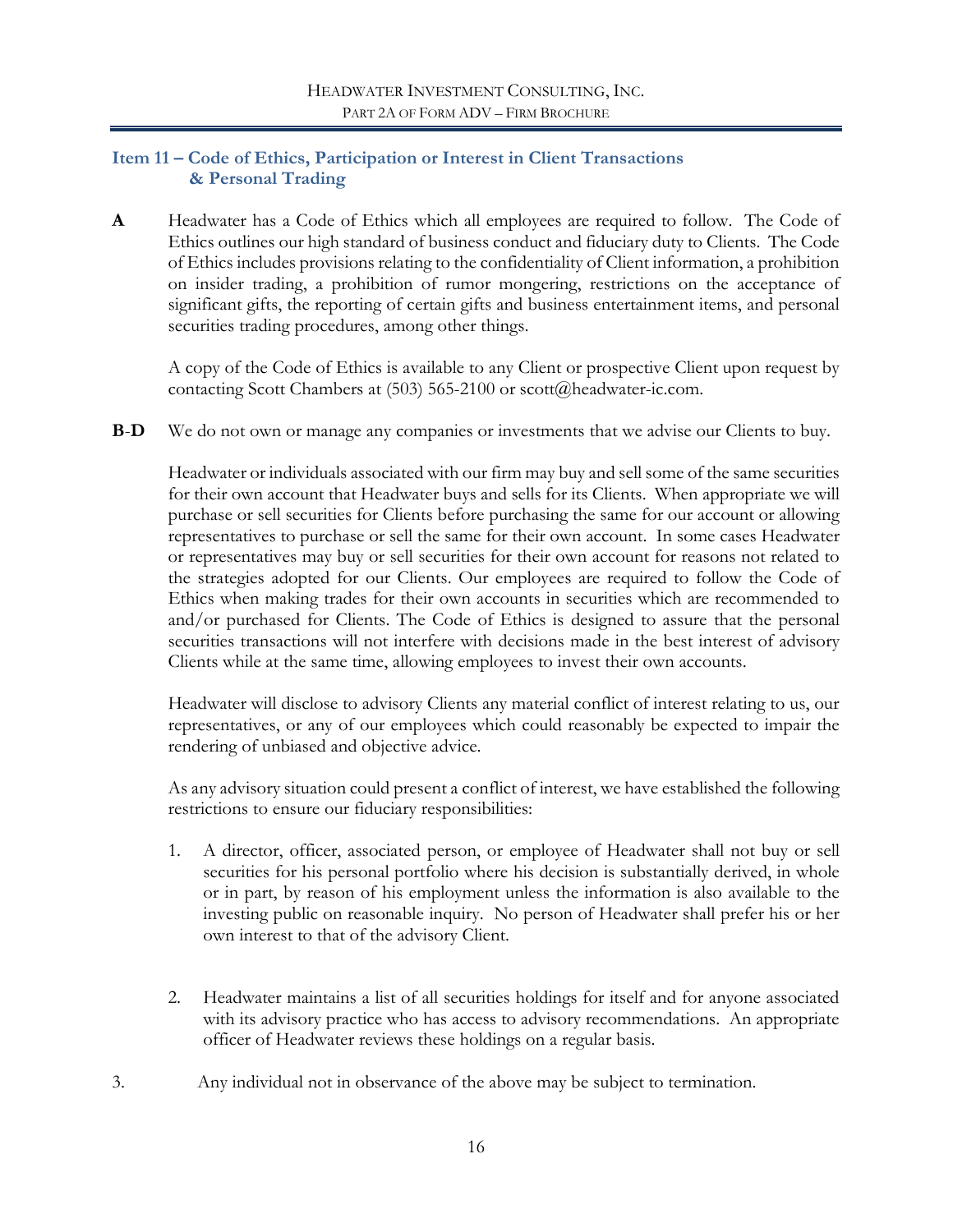#### <span id="page-16-0"></span>**Item 12 – Brokerage Practices**

- **A** Our Clients' assets are held by independent third-party custodians. In recommending a brokerdealer, Headwater will comply with its fiduciary duty to obtain best execution and with the Securities Exchange Act of 1934 and will take into account such relevant factors as:
	- $\triangleright$  Price;
	- $\triangleright$  The custodian's facilities, reliability and financial responsibility;
	- The ability of the custodian to effect transactions, particularly with regard to such aspects as timing, order size and execution of order;
	- $\triangleright$  The research and related brokerage services provided by such custodian to Headwater, notwithstanding that the account may not be the direct or exclusive beneficiary of such services; and
	- $\triangleright$  Any other factors that we consider to be relevant.

Generally speaking, we will recommend that Clients establish brokerage accounts with Fidelity Institutional ("Fidelity") so long as Fidelity continues to meet the above criteria. We work primarily with Fidelity for administrative convenience and also because Fidelity offers a good value to our Clients for the transaction costs and other costs incurred.

Fidelity is a registered broker-dealer and SIPC member. Fidelity provides the Advisor with access to its institutional trading and operations services, which are typically not available to Fidelity retail investors. These services are generally available to independent investment advisors at no charge to them so long as a total of at least \$15 million of the advisor's Clients' account assets are maintained at Fidelity.

Fidelity's services include research, brokerage, custody, and access to mutual funds and other investments that are otherwise available only to institutional investors or would require a significantly higher minimum initial investment. Fidelity also makes available to Headwater other products and services that benefit us but may not directly benefit Client accounts. Some of these other products and services assist us in managing and administering Clients' accounts. These include software and other technology that provide access to Client account data (such as trade confirmation and account statements), facilitate trade execution (and allocation of aggregated trade orders for multiple Client accounts), provide research, pricing information and other market data, facilitate payment of our fees from Client accounts and assist with backoffice support, recordkeeping and Client reporting. Many of these services generally may be used to service all or a substantial number of Headwater's accounts, including accounts not maintained at Fidelity.

Fidelity may also provide Headwater with other services intended to help us manage and further develop their respective business enterprises. These services may include consulting,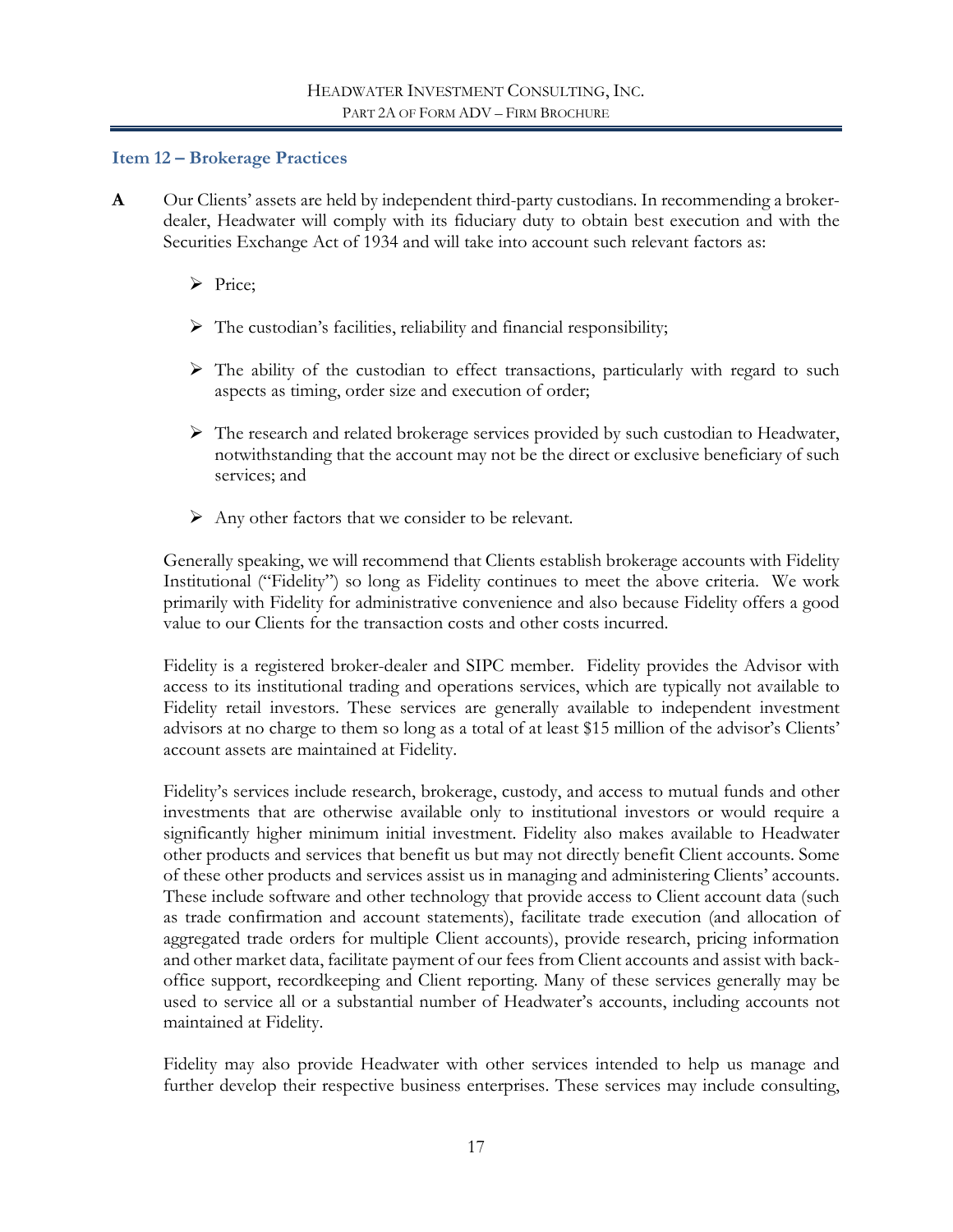publications and presentations on practice management, information technology, business succession, regulatory compliance, and marketing. In addition, Fidelity may make available, arrange and/or pay for these types of services available to all advisory firms by independent third-parties. Fidelity may discount or waive fees that it would otherwise charge for some of these services, or pay all or a part of the fees charged by a third-party for providing these services to all comparable advisory firms. The availability of the foregoing products and services is not contingent on Headwater committing to Fidelity any specific amount of business (assets in custody or trading).

- **B** Headwater may aggregate trades for Clients. The allocations of a particular security will be determined by Headwater before the trade is placed with the broker. When practical, Client trades in the same security will be bunched in a single order (a "block") in an effort to obtain best execution at the best security price available. When employing a block trade:
	- Headwater will make reasonable efforts to attempt to fill Client orders by day-end.
	- If the block order is not filled by day-end, Headwater will allocate shares executed to underlying accounts on a pro rata basis, adjusted as necessary to keep Client transaction costs to a minimum.
	- If a block order is filled (full or partial fill) at several prices through multiple trades, an average price and commission will be used for all trades executed;
	- All participants receiving securities from the block trade will receive the average price.
	- Only trades executed within the block on the single day may be combined for purposes of calculating the average price.

It is expected that this trade aggregation and allocation policy will be applied consistently. However, if application of this policy results in unfair or inequitable treatment to some or all of Headwater's Clients, Headwater may deviate from this policy.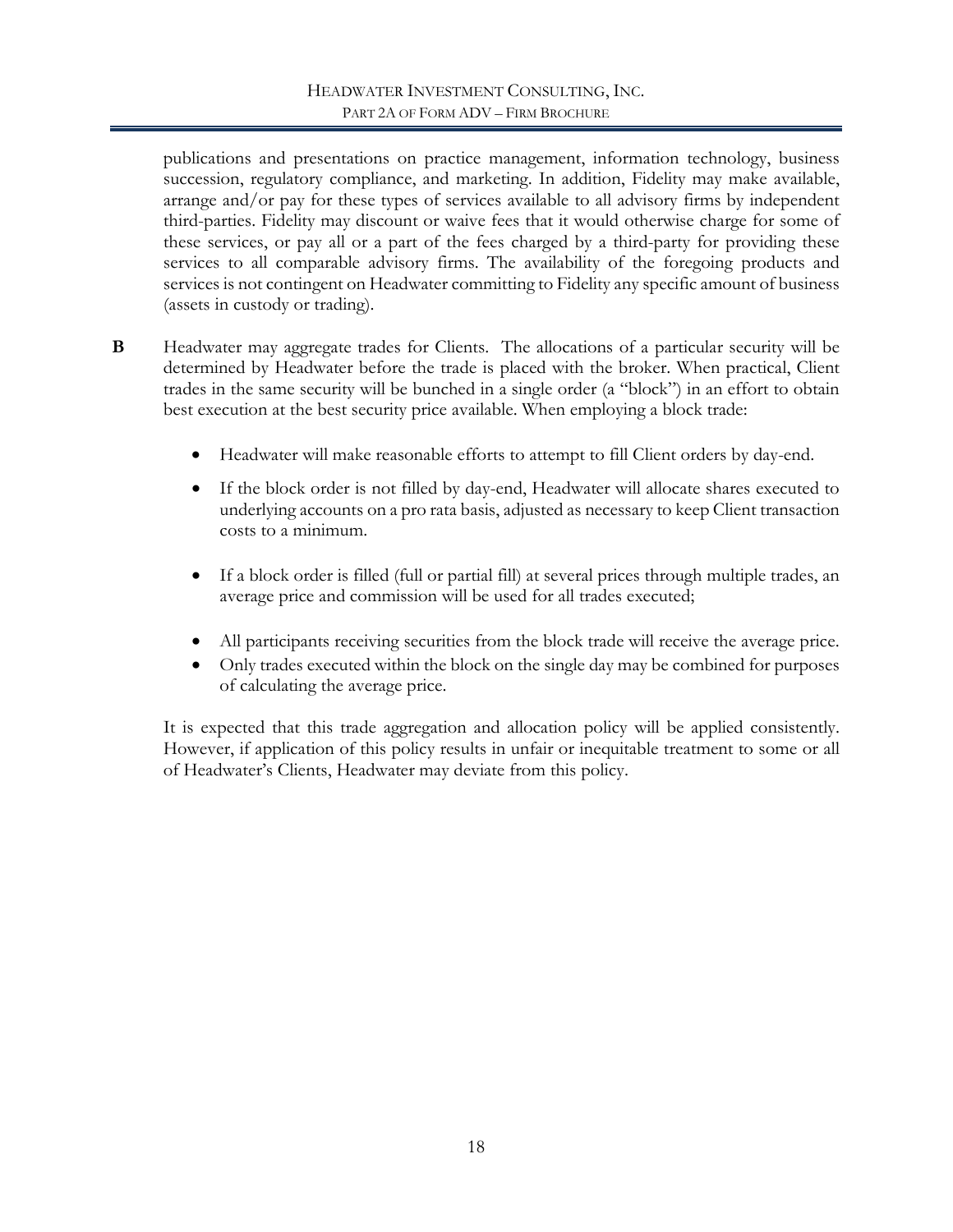### <span id="page-18-0"></span>**Item 13 – Review of Accounts**

**A** Accounts are reviewed by a licensed Investment Advisor Representative (IAR) of Headwater. Scott Chambers is responsible for the oversight of all investment advisory activities for the firm. Clients will be provided a Supplemental Brochure (Form ADV Part 2B) for any IAR involved with their account, as well as for Mr. Chambers.

The frequency of reviews is determined based on the Client's investment objectives. Accounts are generally reviewed quarterly, but in any event, no less than annually.

- **B** More frequent reviews may be triggered by a change in Client's investment objectives; tax considerations; large deposits or withdrawals; large sales or purchases; loss of confidence in corporate management; or changes in the economic climate.
- **C** Investment advisory Clients receive standard account statements from the custodian of their accounts on a monthly basis. Headwater also generally provides Clients with a written report summarizing the account activity and performance quarterly, but in any event, no less than annually.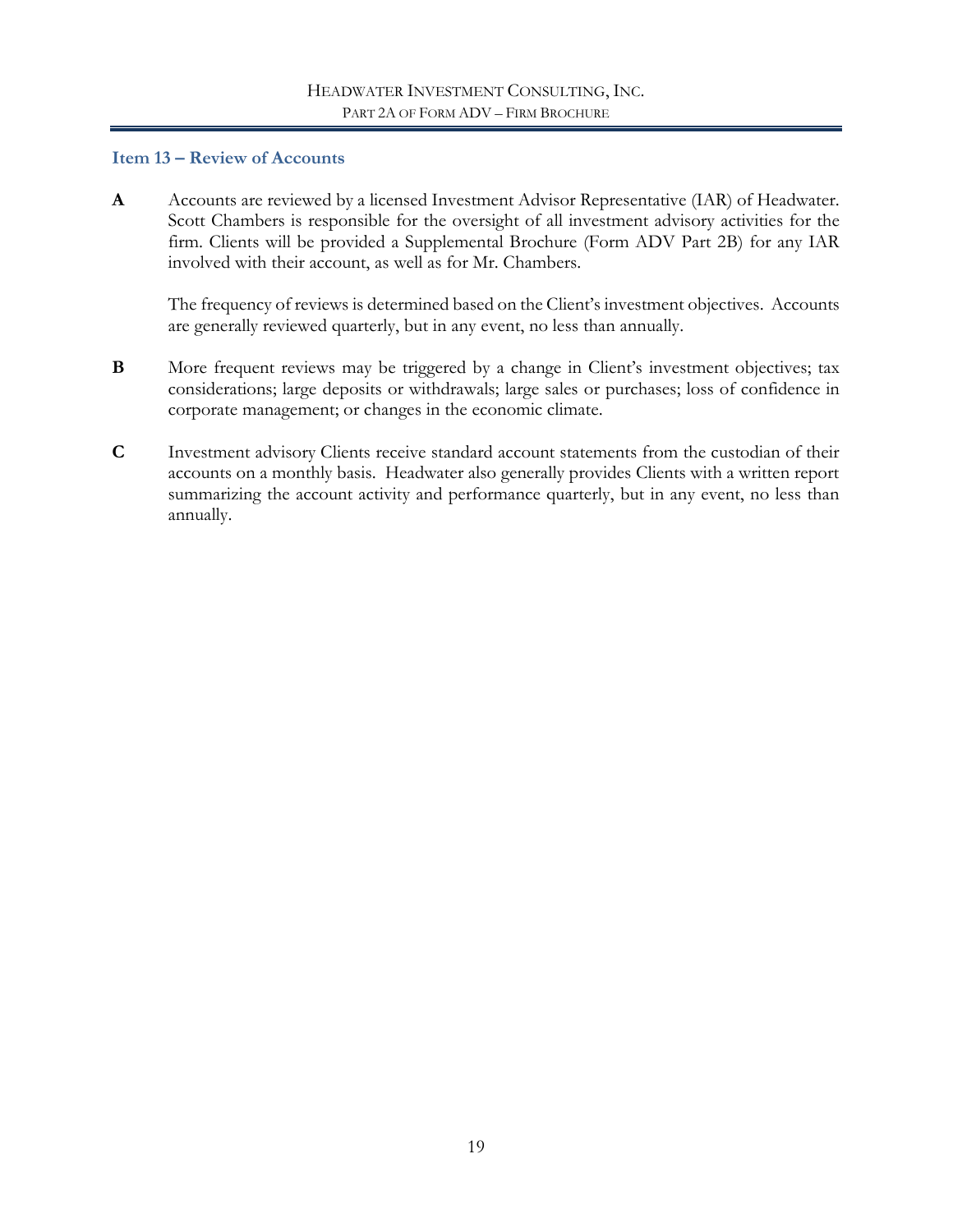## <span id="page-19-0"></span>**Item 14 – Client Referrals and Other Compensation**

Headwater may pay a fee to individuals or entities which refer Clients to our firm. These persons are commonly called "Solicitors." Any arrangements Headwater may have with a Solicitor will be in compliance with SEC Rule 206(4)-3 under the Investment Advisers Act of 1940 (the "Act").

Any Solicitor referral arrangement between Headwater and a third-party will be in writing. The writing will set forth the following:

- (a) The scope of the Solicitor's activities;
- (b) A covenant that the Solicitor will perform its activities consistent with Headwater's instructions and in compliance with the Act and associated rules; and
- (c) A covenant that the Solicitor will provide the Client with:
	- A copy of Headwater's Form ADV Part 2, and
	- A separate written solicitor disclosure.

The separate written Solicitor disclosure must include the following information:

- The name of the Solicitor;
- The nature of the relationship between the Solicitor and Headwater;
- A statement that the Solicitor will be compensated by Headwater for the referral;
- The terms of the compensation arrangement including a description of the fees paid or to be paid to the Solicitor; and
- The amount the Client will be charged in addition to the advisory fee (if any).

Headwater may pay a portion of ongoing investment advisory fees charged to the Client so as long as the payments are consistent with the written Solicitor disclosures provided to the Client (and in accordance with the requirements of SEC Rule 206(4)-3).

Headwater will not engage any Solicitors who are disqualified from acting as a Solicitor under Section 203 of the Act. For example, Headwater will not pay a Solicitor or referral fee to any person who has been barred or prohibited from acting as an investment advisor or broker-dealer, or convicted within the past ten years of certain felonies or misdemeanors.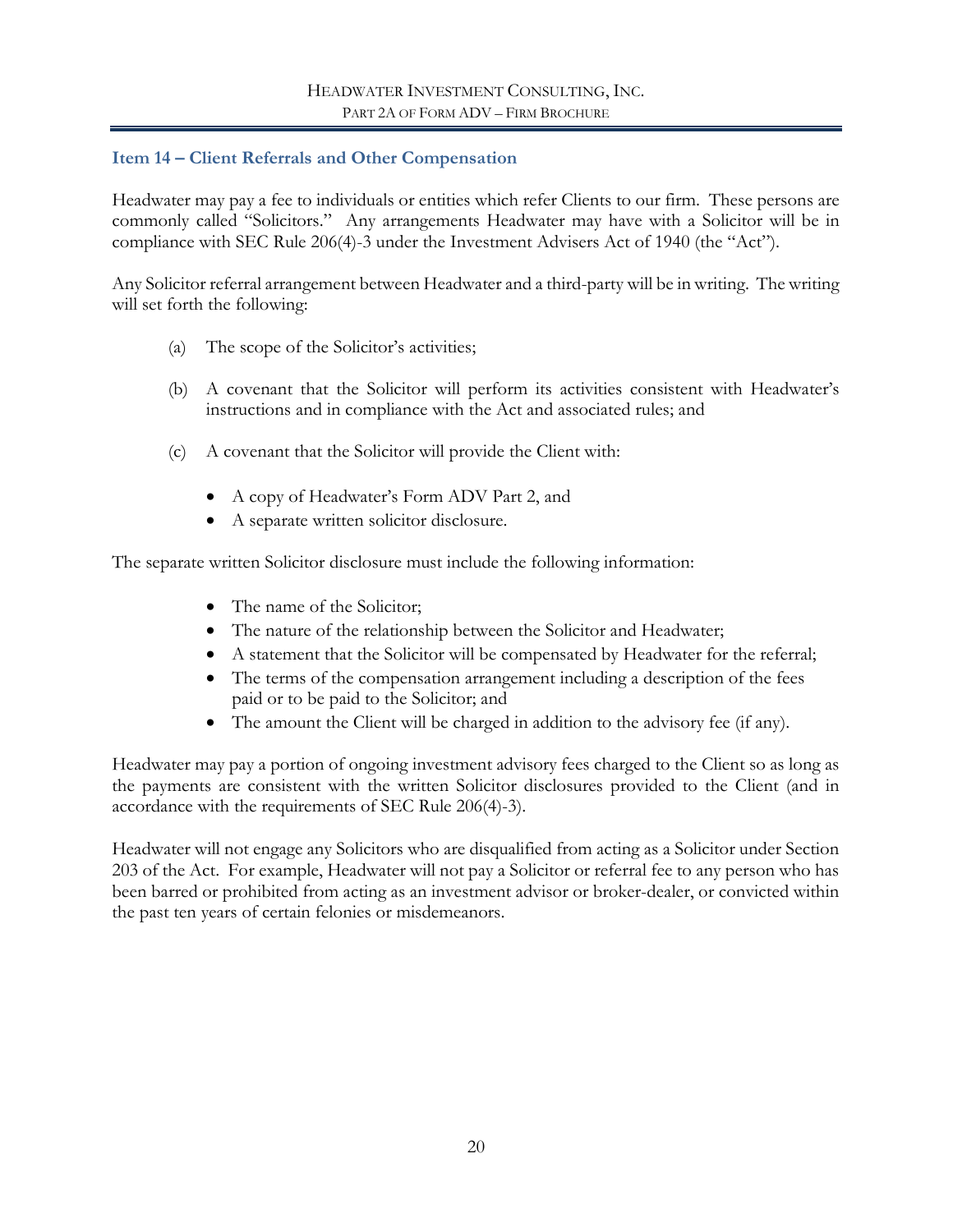# <span id="page-20-0"></span>**Item 15 – Custody**

With the exception of Headwater's ability to debit fees, Headwater does not otherwise have custody of the assets in the account.

Headwater shall have no liability to the Client for any loss or other harm to any property in the account, including any harm to any property in the account resulting from the insolvency of the custodian or any acts of the agents or employees of the custodian and whether or not the full amount or such loss is covered by the Securities Investor Protection Corporation ("SIPC") or any other insurance which may be carried by the custodian. The Client understands that SIPC provides only limited protection for the loss of property held by a custodian.

Clients receive standard account statements from the custodian of their accounts on a monthly basis. We also typically provide Clients with a written report summarizing the account activity and performance quarterly, but in any event, no less than annually. We urge all Clients to carefully review statements from the custodian and compare these to reports that we may provide. Our reports may vary from custodial statements based on accounting procedures, reporting dates, or valuation methodologies of certain securities.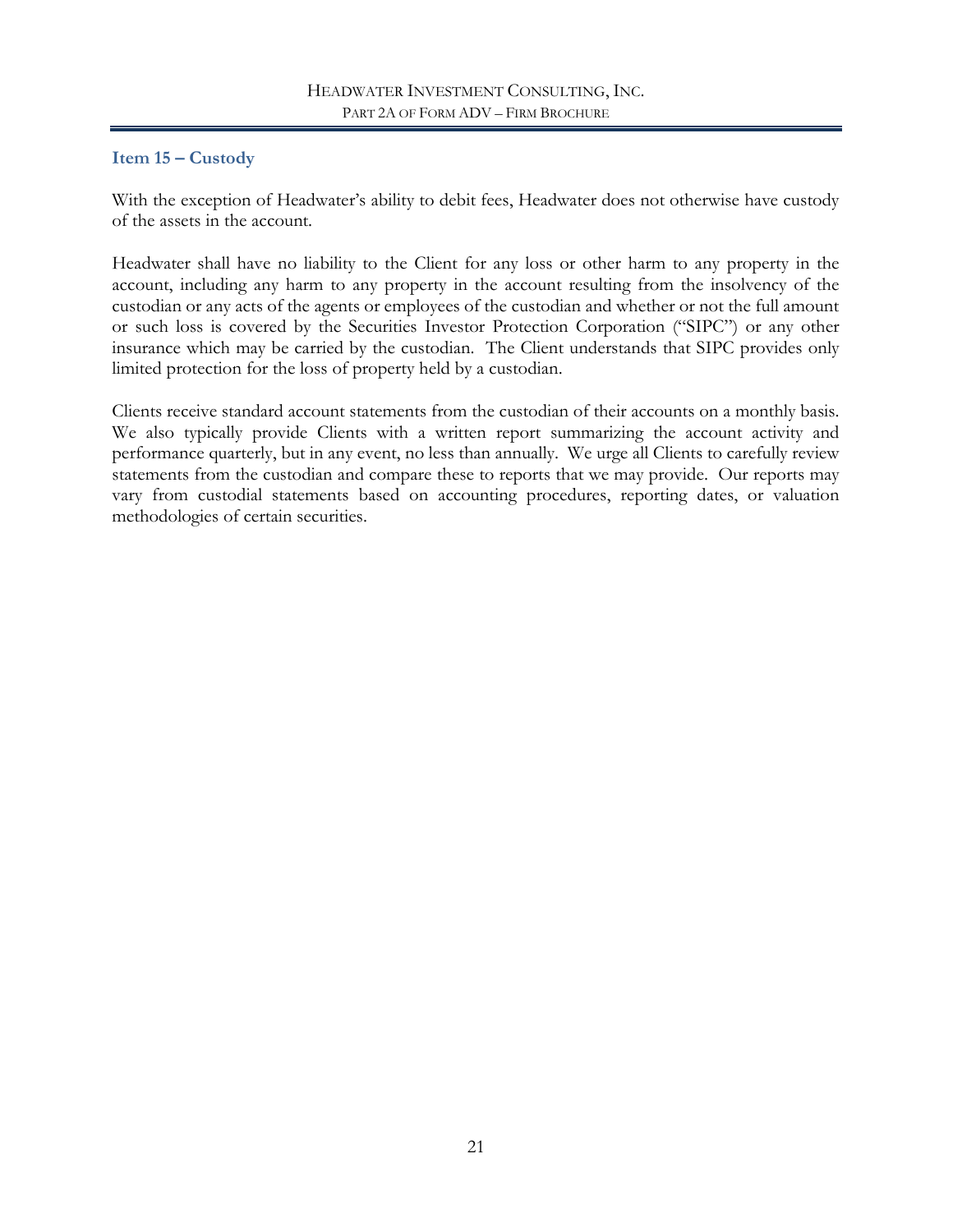## <span id="page-21-0"></span>**Item 16 – Investment Discretion**

Generally, Clients grant Headwater ongoing and continuous discretionary authority to execute its investment recommendations in accordance with Headwater's Investment Policy Statement (or similar document used to establish each Client's objectives and suitability), without the Client's prior approval of each specific transaction. Under this discretionary authority, Client allows Headwater to purchase and sell securities and instruments in their account(s), arrange for delivery and payment in connection with the foregoing, select and retain sub-advisors, and act on behalf of the Client in matters necessary or incidental to the handling of the account, including monitoring certain assets.

In some limited circumstances, Clients grant Headwater's non-discretionary authority to execute its investment recommendations. Non-discretionary authority requires Headwater to obtain a Client's prior approval of each specific transaction prior to executing the investment recommendations.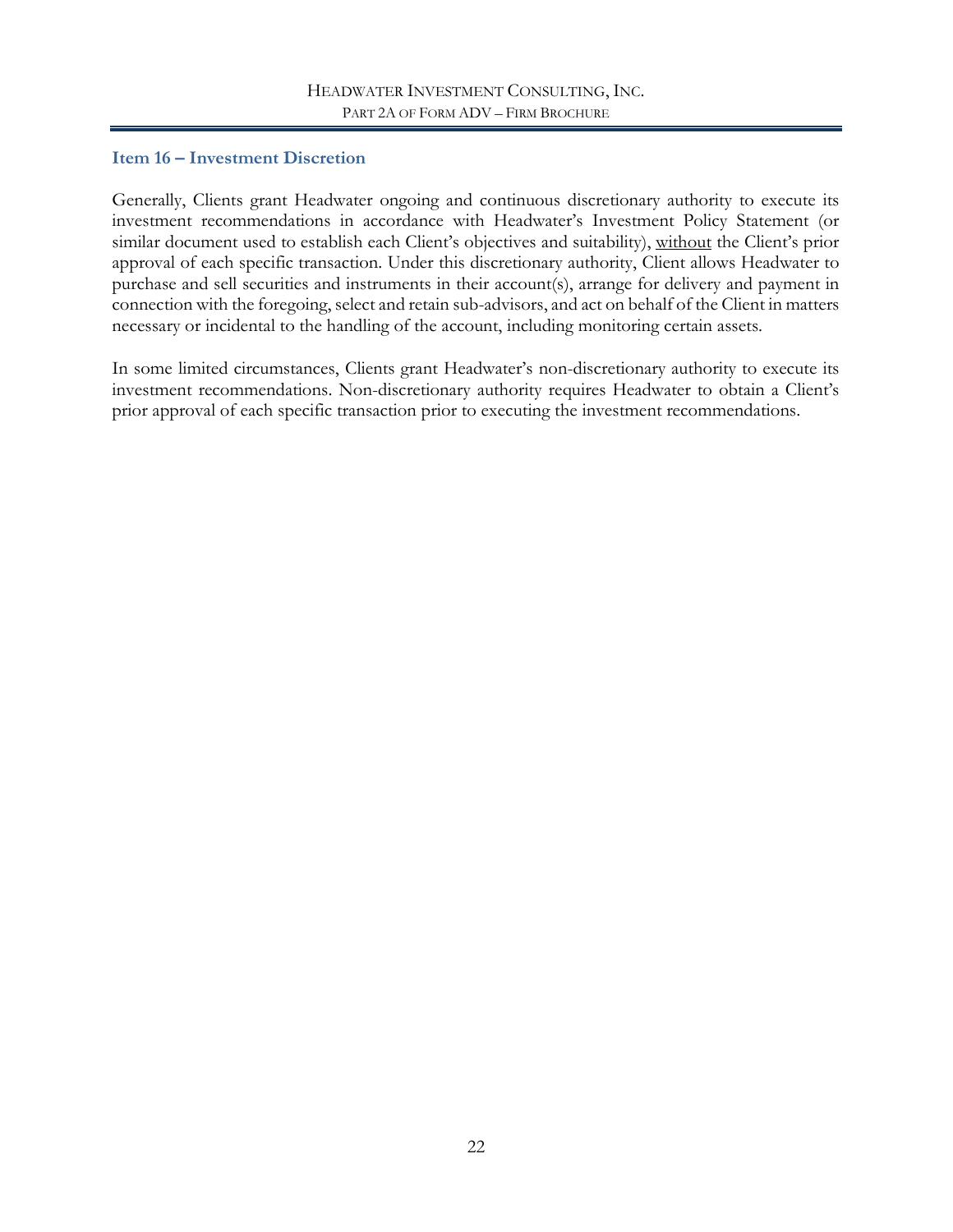## <span id="page-22-0"></span>**Item 17 – Voting Client Securities**

- **A** Without exception, Advisor does not vote proxies on behalf of Clients. Additionally, the Advisor will not provide advice to Clients on how the Client should vote.
- **B** We do not have authority to vote Client securities. Clients will receive proxies and other solicitations directly from the custodian or transfer agent. If any proxy materials are received on behalf of a Client, they will be sent directly to the Client or a designated representative of the Client, who is responsible to vote the proxy.